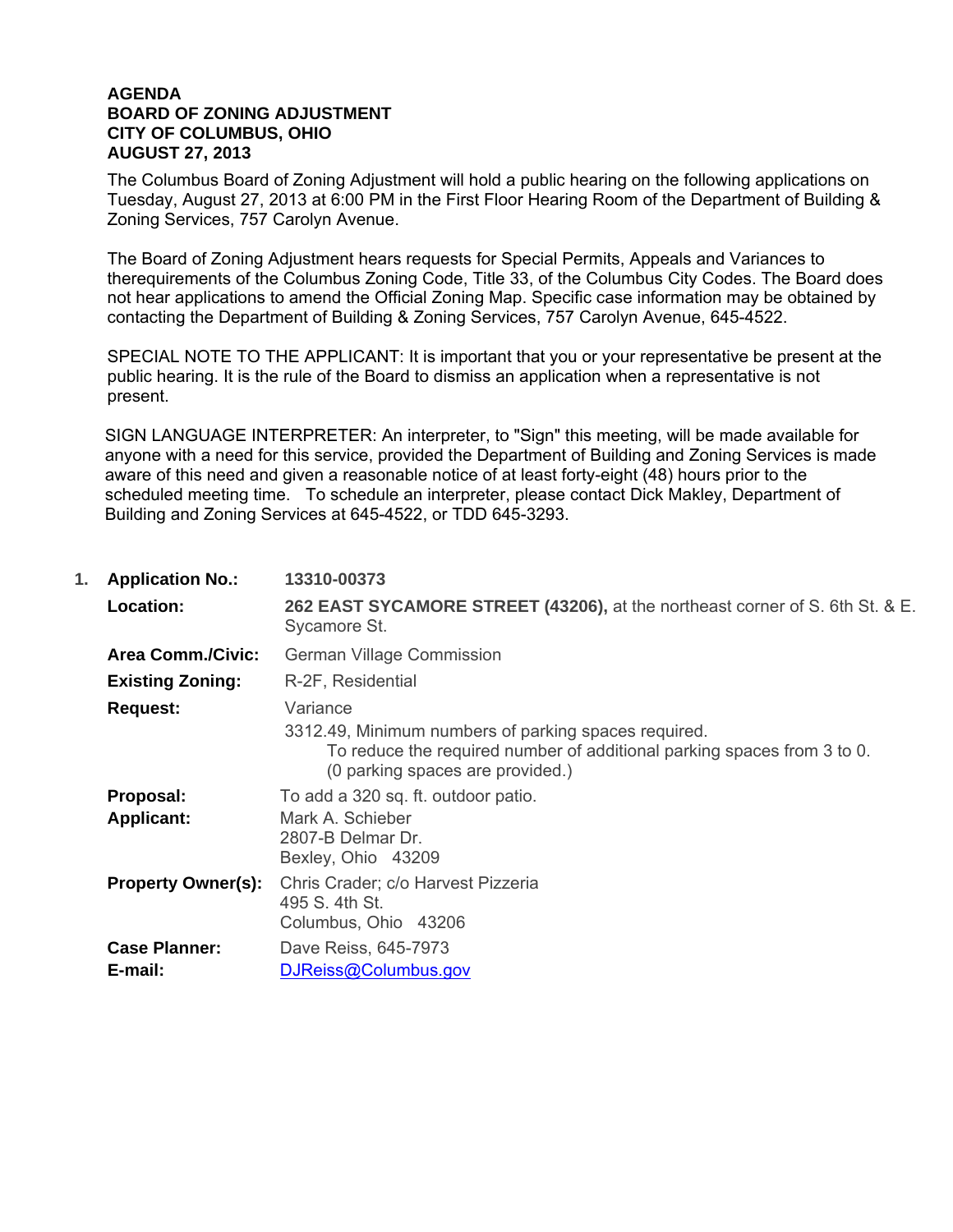| 2. | <b>Application No.:</b>         | 13310-00375                                                                                                                                                                                                                                                                                                                                                                                                                                                                                                                                                                                                                                                                         |
|----|---------------------------------|-------------------------------------------------------------------------------------------------------------------------------------------------------------------------------------------------------------------------------------------------------------------------------------------------------------------------------------------------------------------------------------------------------------------------------------------------------------------------------------------------------------------------------------------------------------------------------------------------------------------------------------------------------------------------------------|
|    | Location:                       | 600 KOEBEL AVENUE (43207), on the north side of Koebel Avenue, approximately<br>450 feet east of Groveport Road.                                                                                                                                                                                                                                                                                                                                                                                                                                                                                                                                                                    |
|    | <b>Area Comm./Civic:</b>        | Far South Columbus Area Commission                                                                                                                                                                                                                                                                                                                                                                                                                                                                                                                                                                                                                                                  |
|    | <b>Existing Zoning:</b>         | R-2, Residential                                                                                                                                                                                                                                                                                                                                                                                                                                                                                                                                                                                                                                                                    |
|    | <b>Request:</b>                 | Variance<br>3312.43, Required surface for parking.<br>To allow a gravel driveway and parking area.                                                                                                                                                                                                                                                                                                                                                                                                                                                                                                                                                                                  |
|    | Proposal:<br><b>Applicant:</b>  | To legitimize an existing gravel driveway and parking area.<br><b>Nicky Sewell</b><br>600 Koebel Avenue<br>Columbus, Ohio 43207                                                                                                                                                                                                                                                                                                                                                                                                                                                                                                                                                     |
|    | <b>Property Owner(s):</b>       | Applicant                                                                                                                                                                                                                                                                                                                                                                                                                                                                                                                                                                                                                                                                           |
|    | <b>Case Planner:</b><br>E-mail: | Jamie Freise, 645-6350<br>JFFreise@Columbus.gov                                                                                                                                                                                                                                                                                                                                                                                                                                                                                                                                                                                                                                     |
| 3. | <b>Application No.:</b>         | 13310-00390                                                                                                                                                                                                                                                                                                                                                                                                                                                                                                                                                                                                                                                                         |
|    | Location:                       | 492 SOUTH HIGH STREET (43215), on the east side of S. High St., 62.5 ft. north of<br>E. Beck St.                                                                                                                                                                                                                                                                                                                                                                                                                                                                                                                                                                                    |
|    | <b>Area Comm./Civic:</b>        | <b>Brewery District Commission</b>                                                                                                                                                                                                                                                                                                                                                                                                                                                                                                                                                                                                                                                  |
|    | <b>Existing Zoning:</b>         | C-4, Commercial                                                                                                                                                                                                                                                                                                                                                                                                                                                                                                                                                                                                                                                                     |
|    | <b>Request:</b>                 | Variances<br>3312.49, Minimum numbers of parking spaces required.<br>To reduce the required number of additional parking spaces from 4 to 0.<br>(54 spaces are provided.)<br>3312.29, Parking space.<br>To reduce the minimum dimensions required for 13 parking spaces from<br>9 ft. by 18 ft. to 8 ft. 6 in. in width for 7 spaces and to 8 ft. 2 in. in width for<br>6 spaces.<br>3312.33, Parking space for a small car.<br>To allow non-excess parking spaces, over and above the minimum<br>number required to be designated to accommodate small cars that have<br>not been reviewed and approved by the Director of Public Service prior to<br>approval by this department. |
|    | Proposal:<br><b>Applicant:</b>  | To convert 3,368 sq. ft. of basement floor space from storage area into office<br>John Cochrane; c/o Berardi & Partners, Architects and Engineering, Inc.<br>369 E. Livingston Ave.<br>Columbus, Ohio 43215                                                                                                                                                                                                                                                                                                                                                                                                                                                                         |
|    | <b>Property Owner(s):</b>       | Schott Ventures, Ltd.<br>488-498 S. High St.<br>Columbus, Ohio 43215                                                                                                                                                                                                                                                                                                                                                                                                                                                                                                                                                                                                                |
|    | <b>Case Planner:</b>            | Dave Reiss, 645-7973                                                                                                                                                                                                                                                                                                                                                                                                                                                                                                                                                                                                                                                                |
|    | E-mail:                         | DJReiss@Columbus.gov                                                                                                                                                                                                                                                                                                                                                                                                                                                                                                                                                                                                                                                                |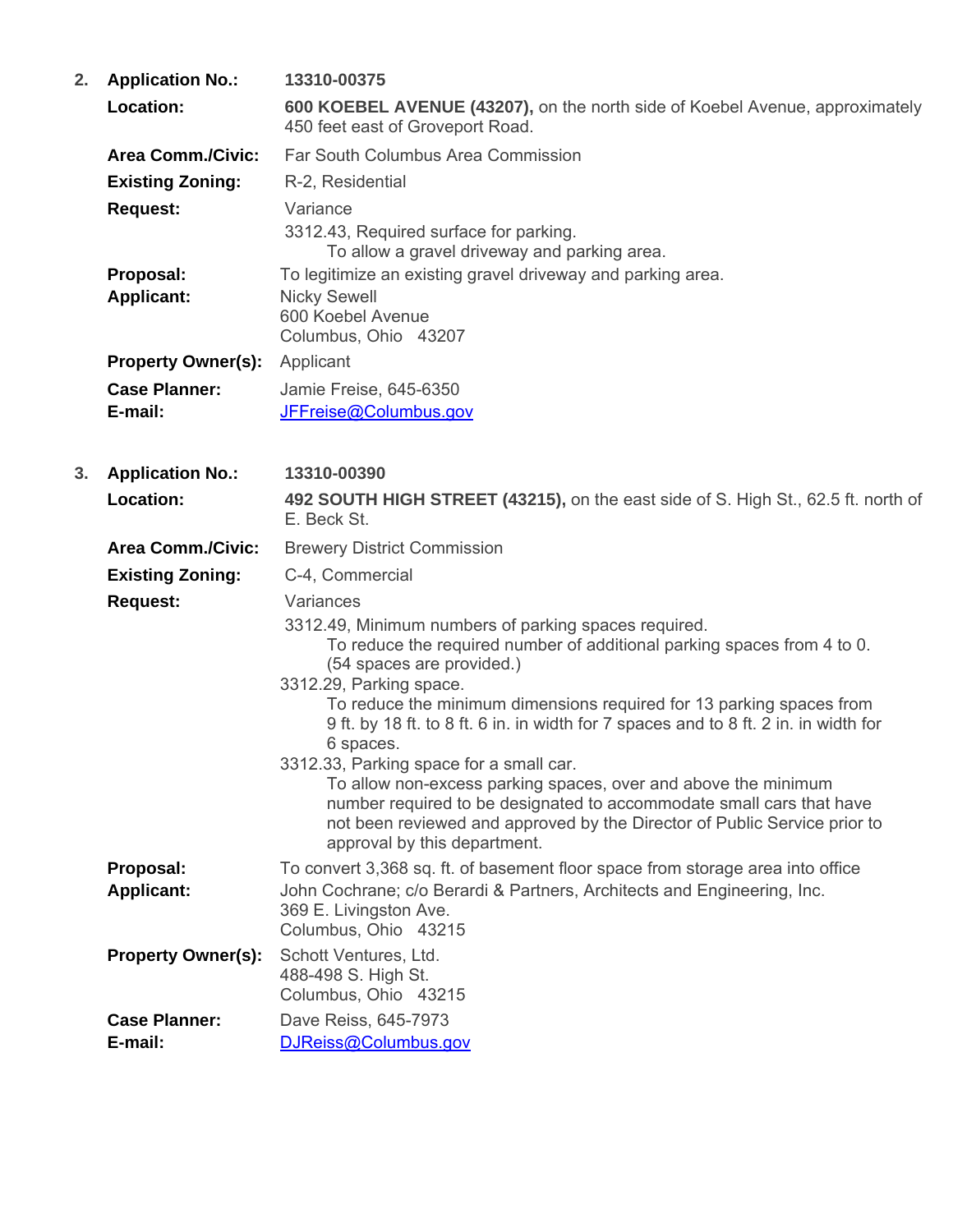| 4. | <b>Application No.:</b>         | 13310-00394                                                                                                                                                                                                                                                                                                                                                                                                                                                                                                                                                                               |
|----|---------------------------------|-------------------------------------------------------------------------------------------------------------------------------------------------------------------------------------------------------------------------------------------------------------------------------------------------------------------------------------------------------------------------------------------------------------------------------------------------------------------------------------------------------------------------------------------------------------------------------------------|
|    | <b>Location:</b>                | 3532 WICKLOW ROAD (43204), at the northwest corner of Josephine Ave. and<br>Wicklow Rd.                                                                                                                                                                                                                                                                                                                                                                                                                                                                                                   |
|    | <b>Area Comm./Civic:</b>        | <b>Hilltop Area Commission</b>                                                                                                                                                                                                                                                                                                                                                                                                                                                                                                                                                            |
|    | <b>Existing Zoning:</b>         | C-4, Commercial                                                                                                                                                                                                                                                                                                                                                                                                                                                                                                                                                                           |
|    | <b>Request:</b>                 | Variance<br>3332.38, Private garage.<br>To increase the allowable square footage of a private, detached garage<br>from 720 sq. ft. to 994.98 sq. ft.; an increase of 274.98 sq. ft. Also, to<br>allow the overall height of the garage to exceed 15 ft.<br>3312.43, Required surface for parking.<br>To permit the use of a gravel surface for a driveway instead of improving<br>the same with an approved hard surface.<br>3332.21, Building lines.<br>To reduce the required building setback for cement block pillars and walls from<br>25 ft. to 0 ft.<br>3321.05, Vision clearance. |
|    |                                 | To not maintain a 30 ft. clear vision triangle at a street intersection.                                                                                                                                                                                                                                                                                                                                                                                                                                                                                                                  |
|    | Proposal:<br><b>Applicant:</b>  | To allow an existing 995 sq. ft. garage, constructed in 2001, to remain.<br>George R. Ambro<br>264 S. Washington Ave.<br>Columbus, Ohio 43215                                                                                                                                                                                                                                                                                                                                                                                                                                             |
|    | <b>Property Owner(s):</b>       | Don Nichols<br>3076 Parkside Rd.<br>Columbus, Ohio 43204                                                                                                                                                                                                                                                                                                                                                                                                                                                                                                                                  |
|    | <b>Case Planner:</b>            | Dave Reiss, 645-7973                                                                                                                                                                                                                                                                                                                                                                                                                                                                                                                                                                      |
|    | E-mail:                         | DJReiss@Columbus.gov                                                                                                                                                                                                                                                                                                                                                                                                                                                                                                                                                                      |
| 5. | <b>Application No.:</b>         | 13310-00407                                                                                                                                                                                                                                                                                                                                                                                                                                                                                                                                                                               |
|    | Location:                       | 3038 SHADYWOOD DRIVE (43221), on the east side of Shadywood Drive,<br>approximately 160 feet south of Shady Hill Drive.                                                                                                                                                                                                                                                                                                                                                                                                                                                                   |
|    | <b>Area Comm./Civic:</b>        | <b>None</b>                                                                                                                                                                                                                                                                                                                                                                                                                                                                                                                                                                               |
|    | <b>Existing Zoning:</b>         | SR, Residential                                                                                                                                                                                                                                                                                                                                                                                                                                                                                                                                                                           |
|    | <b>Request:</b>                 | Variance<br>3332.26, Minimum side yard permitted.<br>To reduce the minimum side yard from 5 feet to 1.2 feet.                                                                                                                                                                                                                                                                                                                                                                                                                                                                             |
|    | Proposal:                       | To install a carport.                                                                                                                                                                                                                                                                                                                                                                                                                                                                                                                                                                     |
|    | <b>Applicant:</b>               | Rick Humphrie, c/o Patio Enclosure<br>8260 Howe Industrial Pkwy<br>Canal Winchester, Ohio 43110                                                                                                                                                                                                                                                                                                                                                                                                                                                                                           |
|    | <b>Property Owner(s):</b>       | Joseph Dunn<br>3038 Shadywood Road<br>Columbus, OH 43221                                                                                                                                                                                                                                                                                                                                                                                                                                                                                                                                  |
|    | <b>Case Planner:</b><br>E-mail: | Jamie Freise, 645-6350<br>JFFreise@Columbus.gov                                                                                                                                                                                                                                                                                                                                                                                                                                                                                                                                           |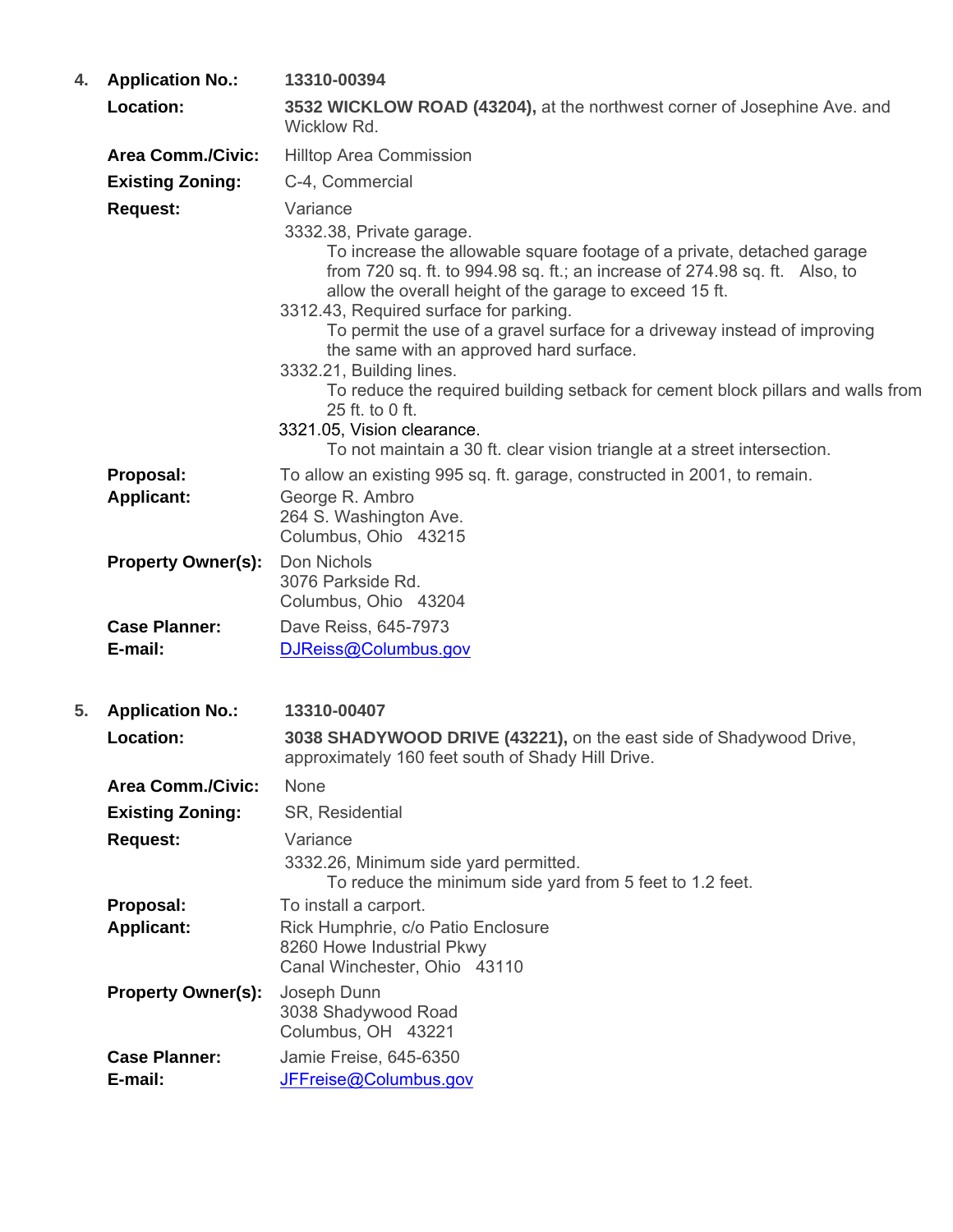| 6. | <b>Application No.:</b>         | 13310-00415                                                                                                                                                                                                                                                                                                                                                                                                           |
|----|---------------------------------|-----------------------------------------------------------------------------------------------------------------------------------------------------------------------------------------------------------------------------------------------------------------------------------------------------------------------------------------------------------------------------------------------------------------------|
|    | Location:                       | 673 MOHAWK STREET (43206), on the west side of Mohawk Street,<br>approximately 75 feet south of Sycamore Street                                                                                                                                                                                                                                                                                                       |
|    | <b>Area Comm./Civic:</b>        | German Village Area Commission                                                                                                                                                                                                                                                                                                                                                                                        |
|    | <b>Existing Zoning:</b>         | R-2F, Residential                                                                                                                                                                                                                                                                                                                                                                                                     |
|    | <b>Request:</b>                 | Variance<br>3332.27, Rear yard.<br>To reduce the required rear yard from 25% to 6.55%. (Currently existing<br>non-conforming at 7.04%)<br>3332.29, Height district.<br>To increase the height of a building from 35 feet to 55 feet. (Currently<br>non-conforming at 44 feet)<br>3312.27, Parking setback line.<br>To reduce the parking setback line from 10 feet to 6 feet (currently non-<br>conforming at 6 feet) |
|    | Proposal:<br><b>Applicant:</b>  | To convert and existing non-conforming office to a single family residence.<br>William Hugus Architects, Ltd.<br>750 Mohawk Street<br>Columbus, Ohio 43206                                                                                                                                                                                                                                                            |
|    | <b>Property Owner(s):</b>       | Mohawk Village Properties, LLC<br>330 West Spring Street, Ste. 400<br>Columbus, OH 43215                                                                                                                                                                                                                                                                                                                              |
|    | <b>Case Planner:</b><br>E-mail: | Jamie Freise, 645-6350<br>JFFreise@Columbus.gov                                                                                                                                                                                                                                                                                                                                                                       |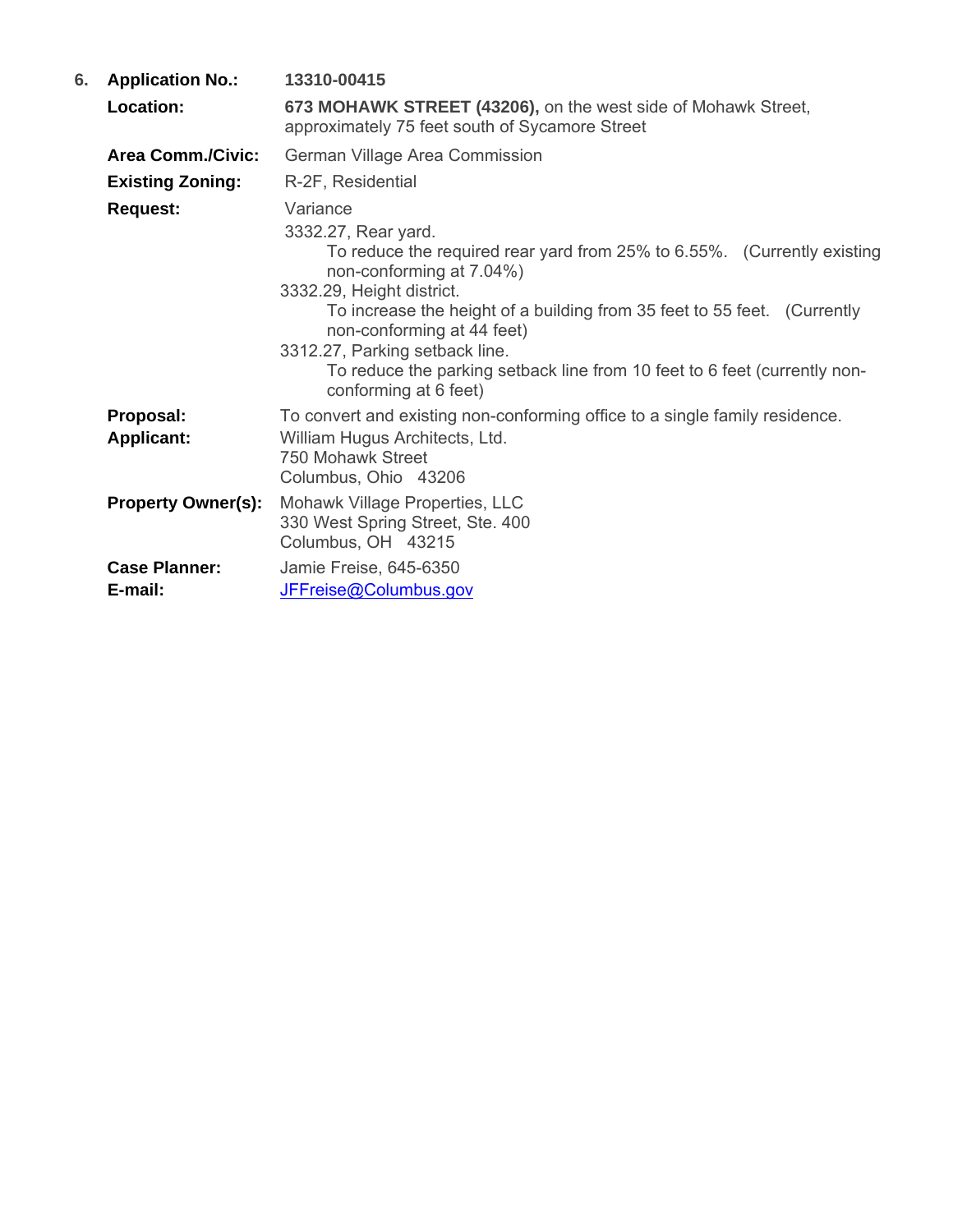| 7. | <b>Application No.:</b> | 13310-00429 |
|----|-------------------------|-------------|
|----|-------------------------|-------------|

| Location:                       | 978 SUMMIT STREET (43201), at the northeast corner of E. 2nd Ave. & Summit St.                                                                                                                                                                                                                                                                                                                                                                                                                                                                                                                                                                                                                                                                                                                                                                                                                                                                                                                                                                                                                                                                                                                                                                                                                                                                                                                                                                                                                             |
|---------------------------------|------------------------------------------------------------------------------------------------------------------------------------------------------------------------------------------------------------------------------------------------------------------------------------------------------------------------------------------------------------------------------------------------------------------------------------------------------------------------------------------------------------------------------------------------------------------------------------------------------------------------------------------------------------------------------------------------------------------------------------------------------------------------------------------------------------------------------------------------------------------------------------------------------------------------------------------------------------------------------------------------------------------------------------------------------------------------------------------------------------------------------------------------------------------------------------------------------------------------------------------------------------------------------------------------------------------------------------------------------------------------------------------------------------------------------------------------------------------------------------------------------------|
| <b>Area Comm./Civic:</b>        | Italian Village Commission                                                                                                                                                                                                                                                                                                                                                                                                                                                                                                                                                                                                                                                                                                                                                                                                                                                                                                                                                                                                                                                                                                                                                                                                                                                                                                                                                                                                                                                                                 |
| <b>Existing Zoning:</b>         | R-4, Residential                                                                                                                                                                                                                                                                                                                                                                                                                                                                                                                                                                                                                                                                                                                                                                                                                                                                                                                                                                                                                                                                                                                                                                                                                                                                                                                                                                                                                                                                                           |
| <b>Request:</b>                 | Variances<br>3332.15, R-4 area district requirements.<br>To reduce the required lot area from 5,000 sq. ft. to 2,874.96 sq. ft. for<br>tract 1; 2,134.44 sq. ft. for tracts 2 & 3; 2,178 sq. ft. for tract 4; 2,091 for tract 5<br>and; to be 2,526.48 sq. ft. for tract 6.<br>3332.21, Building lines.<br>To reduce the required building setback line from 10 ft. to 8 ft. for all<br>3332.05, Area district lot width requirements.<br>To reduce the required lot width from 50 ft. to 27.83 ft. for tract 1; 27 ft.<br>for tracts 2 & 3; 27.61 ft. for tract 4; 26.39 ft. for tract 5 and; 25 ft. for tract 6.<br>3312.25, Maneuvering.<br>To allow maneuvering for vehicular access to parking spaces for each<br>tract to occur off of the lot in an access easement.<br>3332.25, Maximum side yards required.<br>To reduce the maximum side yards from 20% of the sum of the widths of<br>the side yards to 11%. (A reduction from $5.4$ ft. to 3 ft. for tracts $2 - 5$ ).<br>3332.26, Minimum side yard permitted.<br>To reduce the minimum required side yard for tracts 2 - 6 from 3 ft. to 0 ft.<br>along the north property lines.<br>3321.05, Vision clearance.<br>To reduce the required clear vision triangle at a street intersection (E.<br>2nd Ave. & Summit St.) from a 30 ft. x 30 ft. triangle to a triangle<br>measuring 8.75 ft. along the west property line by 25 ft. along the south.<br>3312.13, Driveway.<br>To reduce the minimum width of a driveway from 10 ft. to 7.5 ft. |
| Proposal:<br><b>Applicant:</b>  | To create six parcels with six, single-family dwellings.<br>Connie J. Klema<br>145 E. Rich St., 2nd Floor<br>Columbus, Ohio 43215                                                                                                                                                                                                                                                                                                                                                                                                                                                                                                                                                                                                                                                                                                                                                                                                                                                                                                                                                                                                                                                                                                                                                                                                                                                                                                                                                                          |
| <b>Property Owner(s):</b>       | Village Lots, Ltd. & Ruth Gless<br>41 E. Lincoln St.<br>Columbus, Ohio 43215                                                                                                                                                                                                                                                                                                                                                                                                                                                                                                                                                                                                                                                                                                                                                                                                                                                                                                                                                                                                                                                                                                                                                                                                                                                                                                                                                                                                                               |
| <b>Case Planner:</b><br>E-mail: | Dave Reiss, 645-7973<br>DJReiss@Columbus.gov                                                                                                                                                                                                                                                                                                                                                                                                                                                                                                                                                                                                                                                                                                                                                                                                                                                                                                                                                                                                                                                                                                                                                                                                                                                                                                                                                                                                                                                               |